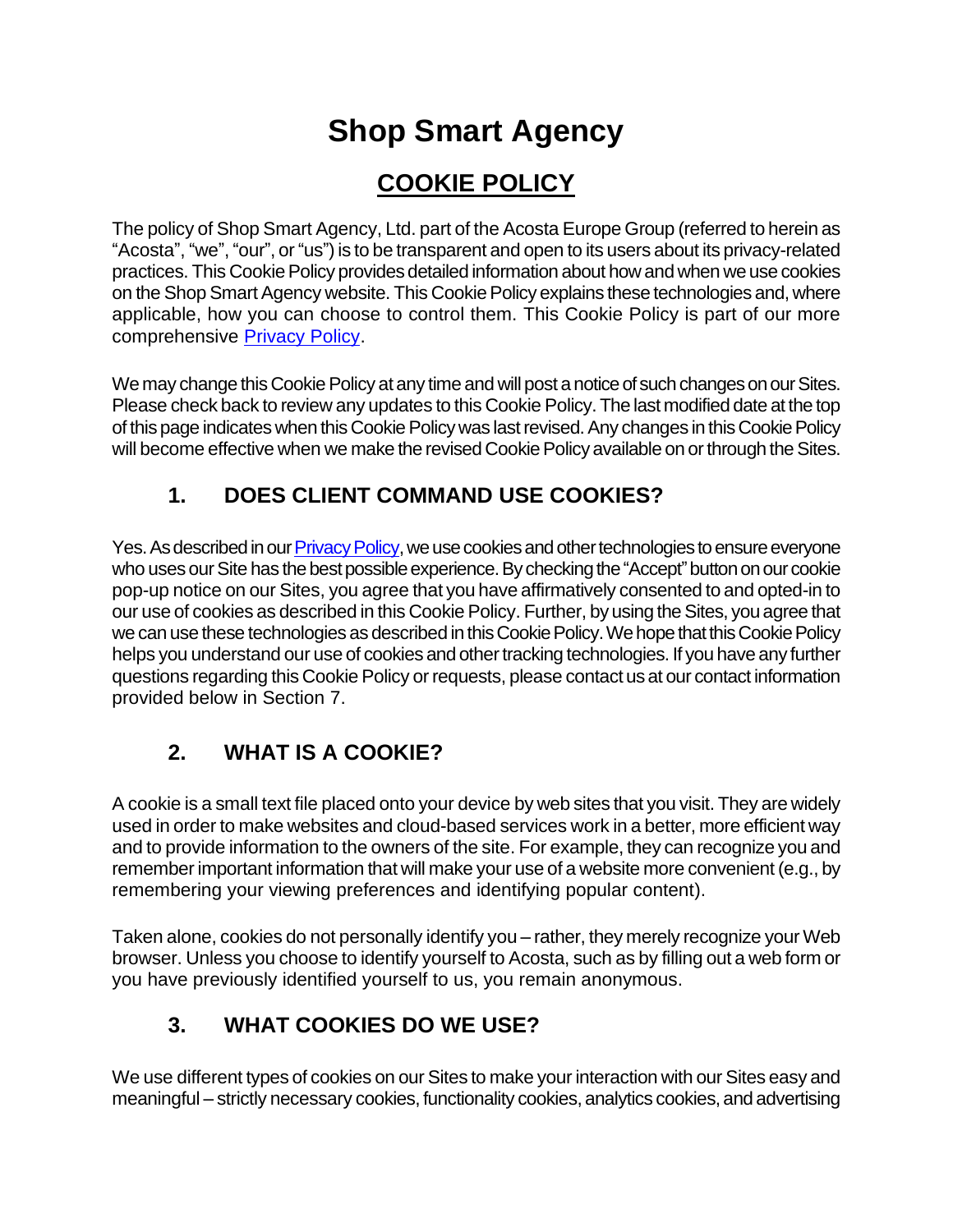cookies. The Sites may include first-party cookies (i.e., cookies that send data directly to Acosta and agents and contractors acting on our behalf, including cookies used to monitor, analyze, and administer the Sites) and third-party cookies (i.e., cookies that send data to our contractors for their commercial use described in Section 3 below).

We use cookies that are session-based and persistent-based. Session cookies exist only during one session. They disappear from your computer or device when you close your browser software or turn off your computer. Persistent cookies remain on your computer or device after you close your browser or turn off your computer for a pre-defined period of time. You can control the use of cookies at the individual browser level (see Section 4 below for instructions on how to do so), but note that if you choose to disable cookies, it may limit your use of certain features or functions on our services and websites.

Below we describe the different types of cookies we may use on the Sites and our purpose for using them. You have the ability to opt out and limit which cookies apply to your use of our Sites – more information on how to change your browser's cookie settings are provided in Section 5 below.

#### **A. Strictly Necessary Cookies**

Some cookies are essential to the operation of our services on the Sites. They are used to facilitate our log-in process, remember your language preference, authenticate users, and enable you to navigate the Sites and to use their features. They are also used by our customer service team for messaging within and on our Sites and analytics. Without these cookies, we may not be able to provide certain services or features, and the Sites may not perform as smoothly for you as we would like.

Because strictly necessary cookies are essential to operate our services on the Sites, if you choose to use a product on our Sites, there is no option to opt out of these cookies.

The following are the strictly necessary cookies which we use:

| <b>Name of</b><br>Cookie | Why we use it                                                                                                                                                                |        | <b>Expiration Third Party</b><br><b>Disclosure</b>                                                          |
|--------------------------|------------------------------------------------------------------------------------------------------------------------------------------------------------------------------|--------|-------------------------------------------------------------------------------------------------------------|
|                          | CookieLaw Records the default button<br>nfoConsent state of the corresponding<br>category & the status of CCPA.<br>It works only in coordination<br>with the primary cookie. | 1 year | The personal<br>information that<br>the Cookie Consent<br>plug in collects<br>varies from user to<br>luser. |
| fo-                      | cookielawinSet by the GDPR Cookie<br>Consent plugin, this cookie is<br>used to record the user                                                                               |        | 11 months The personal<br>information that<br>the Cookie Consent                                            |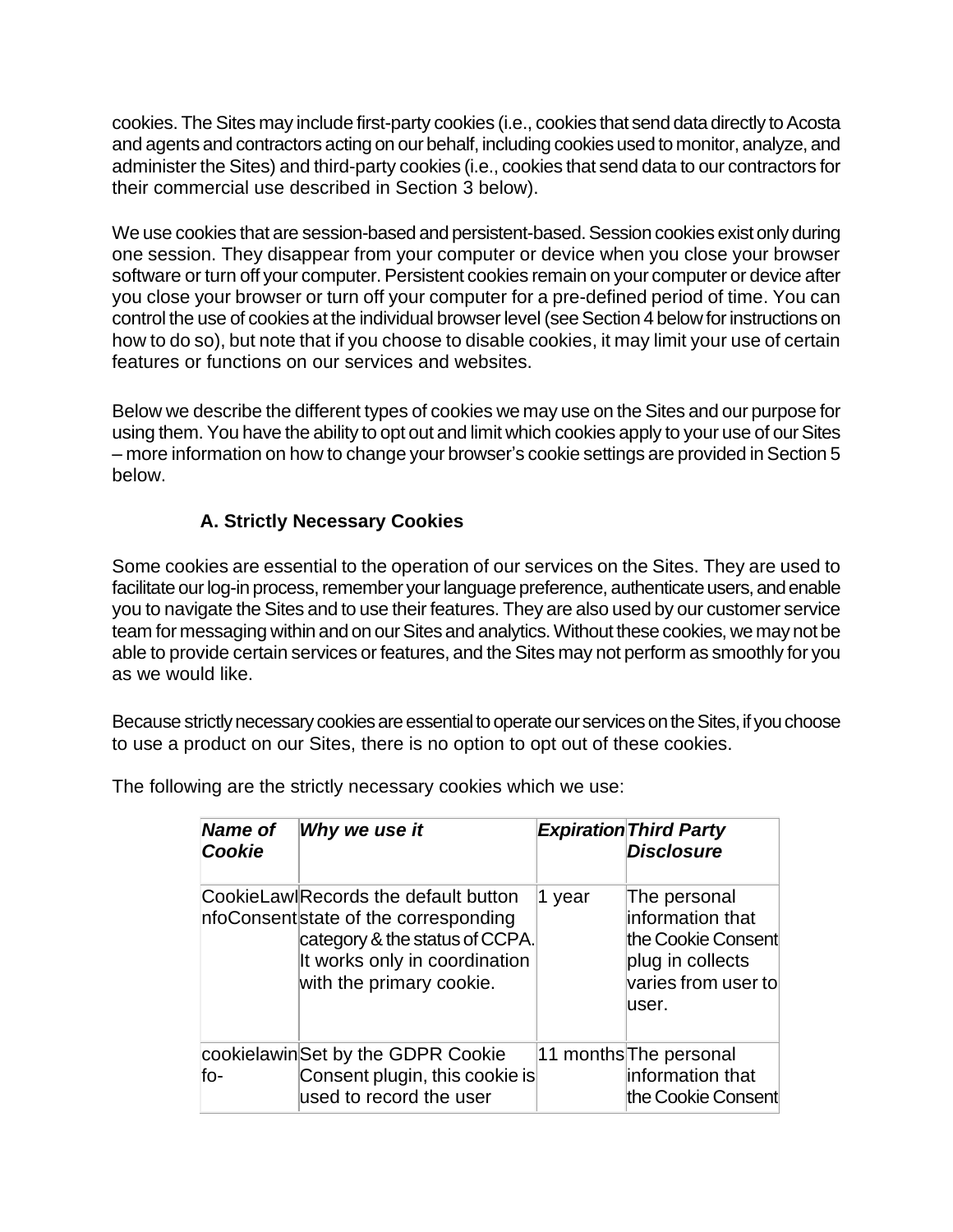| <b>Name of</b><br>Cookie             | Why we use it                                                                                                                                                                                                         |        | <b>Expiration Third Party</b><br><b>Disclosure</b>                                                                   |
|--------------------------------------|-----------------------------------------------------------------------------------------------------------------------------------------------------------------------------------------------------------------------|--------|----------------------------------------------------------------------------------------------------------------------|
| checkbox-<br>necessary               | consent for the cookies in the<br>"Necessary" category.                                                                                                                                                               |        | plug in collects<br>varies from user to<br>user.                                                                     |
| $f_{O}$ -<br>checkbox-<br>functional | cookielawin The cookie is set by the GDPR 11 months The personal<br>Cookie Consent plugin to<br>record the user consent for<br>the cookies in the category<br>"Functional".                                           |        | information that<br>the Cookie Consent<br>plug in collects<br>varies from user to<br>user.                           |
| fo-<br>checkbox-<br>e                | cookielawin Set by the GDPR Cookie<br>Consent plugin, this cookie is<br>used to store the user consent<br>performanc for cookies in the category<br>"Performance".                                                    |        | 11 months The personal<br>information that<br>the Cookie Consent<br>plug in collects<br>varies from user to<br>user. |
| $f_{O}$ -<br>checkbox-<br>analytics  | cookielawinSet by the GDPR Cookie<br>Consent plugin, this cookie is<br>used to record the user<br>consent for the cookies in the<br>"Analytics" category.                                                             |        | 11 months The personal<br>information that<br>the Cookie Consent<br>plug in collects<br>varies from user to<br>user. |
| fo-<br>checkbox-<br>nt               | cookielawin Set by the GDPR Cookie<br>Consent plugin, this cookie is<br>used to record the user<br>advertisem consent for the cookies in the<br>"Advertisement" category.                                             | 1 year | The personal<br>information that<br>the Cookie Consent<br>plug in collects<br>varies from user to<br>user.           |
| fo-<br>checkbox-<br>others           | cookielawin Set by the GDPR Cookie<br>Consent plugin, this cookie is<br>used to store the user consent<br>for cookies in the category<br>"Others".                                                                    |        | 11 months The personal<br>information that<br>the Cookie Consent<br>plug in collects<br>varies from user to<br>user. |
| kie_policy                           | viewed_cocThe cookie is set by the GDPR11 months The personal<br>Cookie Consent plugin and is<br>used to store whether or not<br>user has consented to the use<br>of cookies. It does not store<br>any personal data. |        | information that<br>the Cookie Consent<br>plug in collects<br>varies from user to<br>user.                           |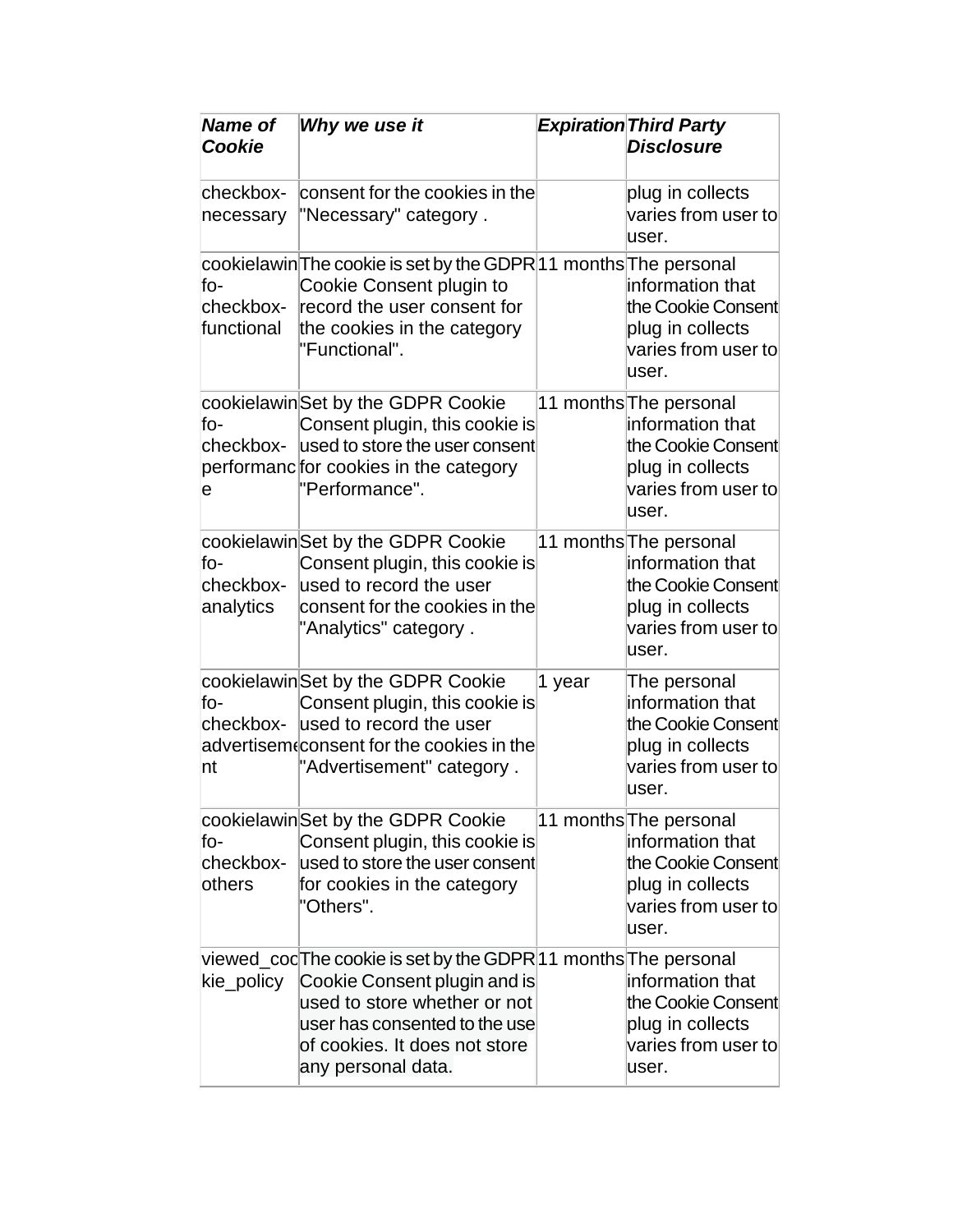| <b>Name of</b><br>Cookie | Why we use it                                                                                                                 |   | <b>Expiration Third Party</b><br><b>Disclosure</b>                                                                                                                                                                                    |
|--------------------------|-------------------------------------------------------------------------------------------------------------------------------|---|---------------------------------------------------------------------------------------------------------------------------------------------------------------------------------------------------------------------------------------|
| ssionId                  | ASP.NET_{General purpose platform<br>session cookie. Usually used to<br>maintain an anonymised user<br>session by the server. | O | The personal<br>information that<br>Microsoft collects<br>varies from user to<br>user. For more<br>information, please<br>see Microsoft's<br>cookies practices<br>here:<br>https://privacy.mic<br>rosoft.com/en-<br>us/privacystateme |

#### **B. Analytics or Performance Cookies**

We and our service providers may use analytics cookies, which are sometimes called performance cookies, to collect information about your use of the Sites and enable us to improve the way they work. Analytics or performance cookies collect information about how you use the Sites, for instance, which pages you go to most. The information allows us to see the overall patterns of usage, help us record any difficulties users may have while using the Sites and show us whether or not our advertising is effective.

To manage the use of analytics or performance cookies on our Sites, or to opt out of their use, follow the instructions in Section 5 of this Cookie Policy. Note that opting out may impact the functionality you receive when using our Sites.

The following are the analytics or performance cookies which we use: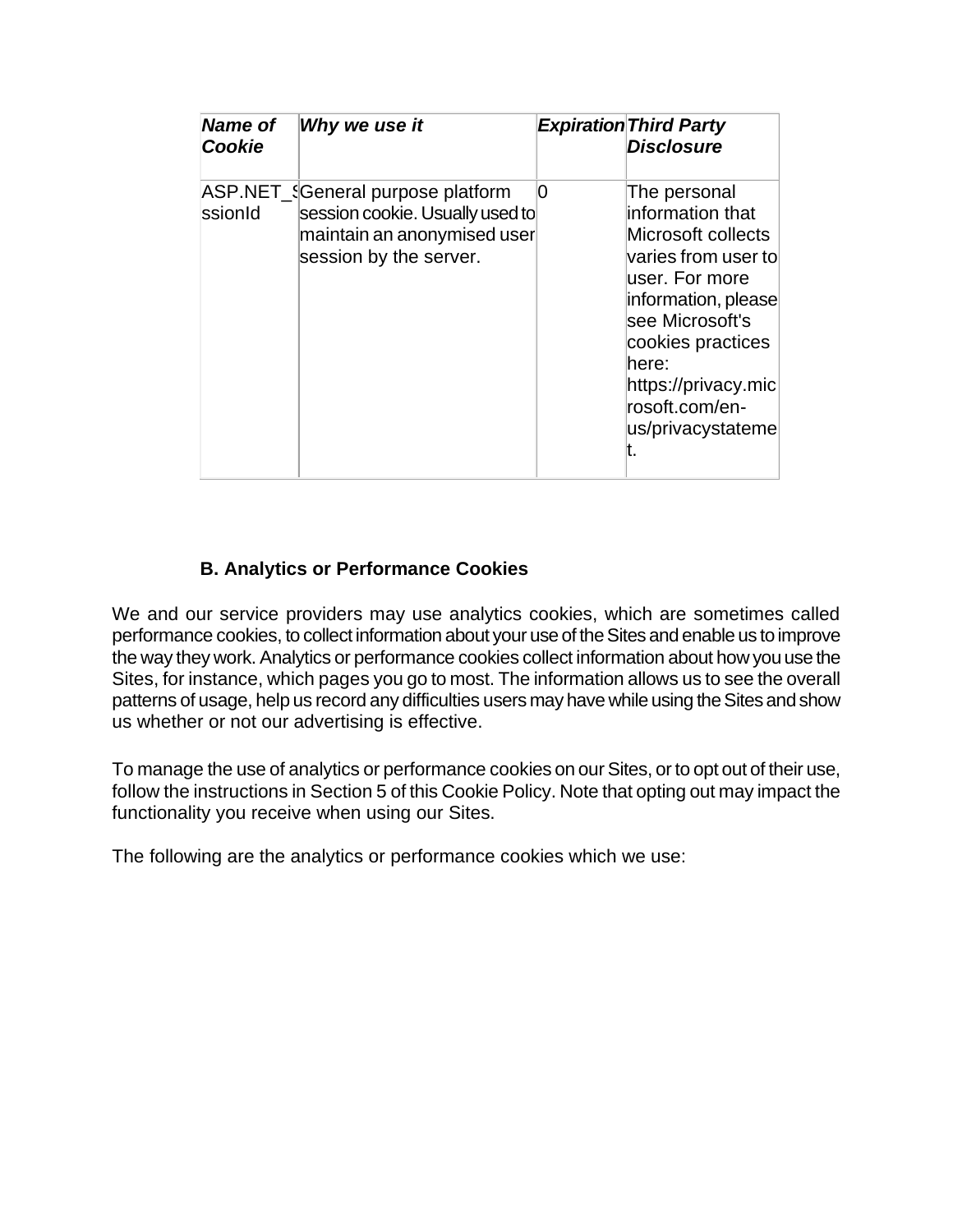| <b>Name of</b><br>Cookie | Why we use it                                                                                                                                                                                                                                                                                                                 | <b>Expiration</b> | <b>Third Party Disclosure</b>                                                                                                                                                                                                                      |
|--------------------------|-------------------------------------------------------------------------------------------------------------------------------------------------------------------------------------------------------------------------------------------------------------------------------------------------------------------------------|-------------------|----------------------------------------------------------------------------------------------------------------------------------------------------------------------------------------------------------------------------------------------------|
| ga                       | The _ga cookie, installed 2 years<br>by Google Analytics,<br>calculates visitor, session<br>and campaign data and<br>also keeps track of site<br>usage for the site's<br>analytics report. The<br>cookie stores<br>information<br>anonymously and assigns<br>a randomly generated<br>number to recognize<br>unique visitors.  |                   | The personal<br>information that<br>Google collects varies<br>from user to user. For<br>more information,<br>please see Google's<br>cookies practices<br>here:<br>https://policies.googl<br>e.com/technologies/d<br>ookies?hl=en-US<br>Google Inc. |
| gid                      | Installed by Google<br>Analytics, gid cookie<br>stores information on<br>how visitors use a<br>website, while also<br>creating an analytics<br>report of the website's<br>performance. Some of<br>the data that are<br>collected include the<br>number of visitors, their<br>source, and the pages<br>they visit anonymously. | 1 day             | The personal<br>information that<br>Google collects varies<br>from user to user. For<br>more information,<br>please see Google's<br>cookies practices<br>here:<br>https://policies.googl<br>e.com/technologies/d<br>ookies?hl=en-US<br>Google Inc. |
| gat                      | This cookie is installed by 729 days<br>Google Universal<br>Analytics to restrain<br>request rate and thus<br>limit the collection of<br>data on high traffic sites.                                                                                                                                                          |                   | The personal<br>information that<br>Google collects varies<br>from user to user. For<br>more information.<br>please see Google's<br>cookies practices<br>here:<br>https://policies.googl<br>e.com/technologies/(<br>ookies?hl=en-US<br>Google Inc. |

# **C. Advertising & Targeting Cookies**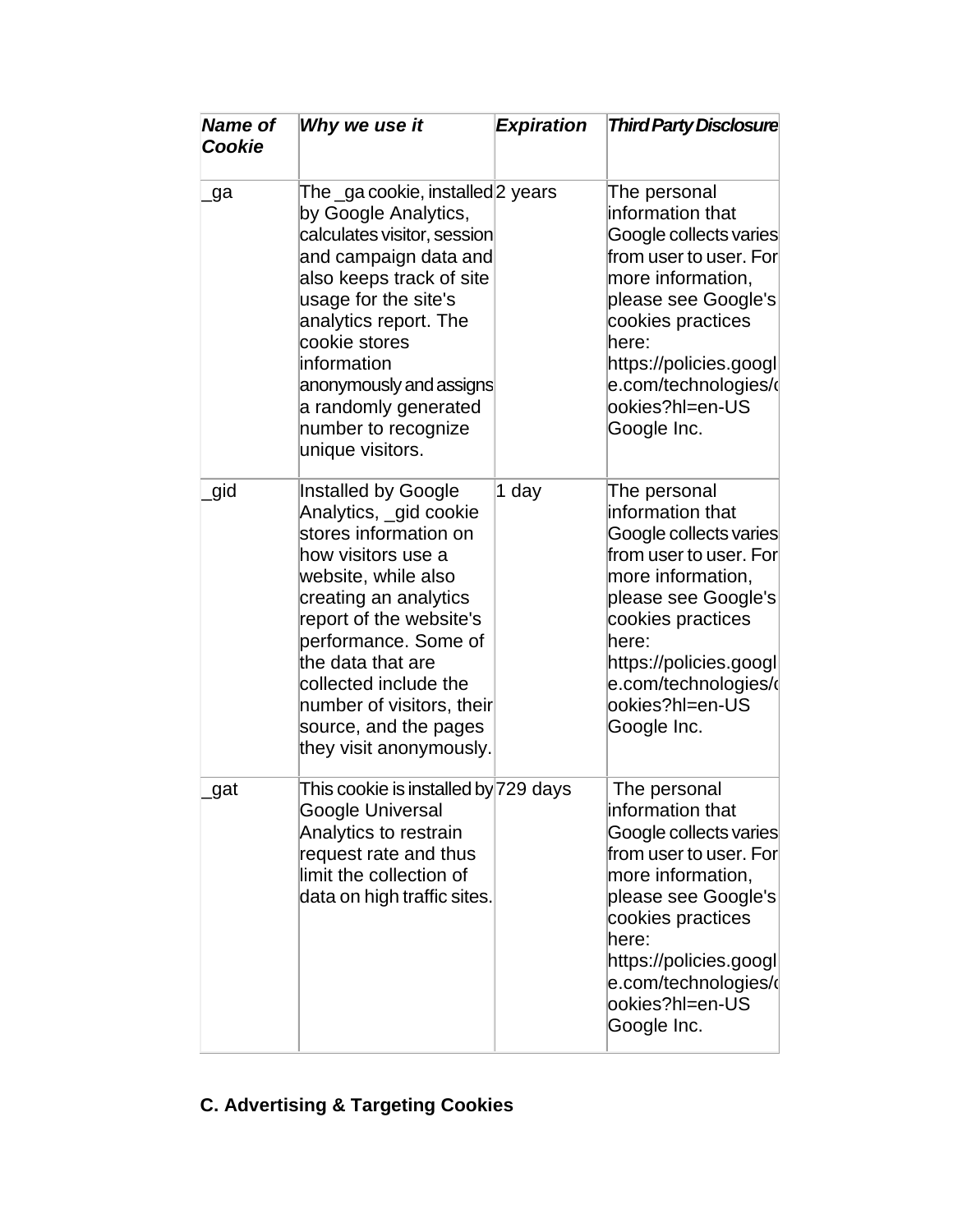We may also use cookies and similar tools to correlate your use of the Sites to personal information obtained about you. For example, if you have asked us to provide you information about our upcoming campaigns, our services or any promotions, we may utilize our cookie and/or clickstream data about your activities when you engage with us on the Sites. By evaluating this information, we may more clearly target the information we provide you to the specific items we think you will find interesting, based on your prior online activities and preferences.

We also use third party advertising and targeting cookies. We and our service providers may use advertising and targeting cookies to deliver ads that we believe are more relevant to you and your interests.

To manage the use of advertising cookies on our Sites, or to opt out of their use, follow the instructions in Section 4 of this Cookie Policy. Note that opting out may impact the functionality you receive when using our Sites.

| <b>Name of</b><br>Cookie | Why we use it                                                                                                                                                                                                                                                                                                          | <b>Expiration</b> | <b>Third Party Disclosure</b>                                                                                                                                                                                                                       |
|--------------------------|------------------------------------------------------------------------------------------------------------------------------------------------------------------------------------------------------------------------------------------------------------------------------------------------------------------------|-------------------|-----------------------------------------------------------------------------------------------------------------------------------------------------------------------------------------------------------------------------------------------------|
| ΗA                       | GRECAP] It uses the data gathered 180 days<br>from most of these<br>services to profile the<br>interests of web users<br>and sell advertising space<br>to organisations based<br>on such interest profiles<br>as well as aligning<br>adverts to the content on<br>the pages where its<br>customer's adverts<br>appear. |                   | The personal<br>information that<br>Google collects varies<br>from user to user. For<br>more information,<br>please see Google's<br>cookies practices<br>here:<br>https://policies.googl<br>e.com/technologies/d<br>lookies?hl=en-US<br>Google Inc. |

The following are the targeting/advertising cookie which we use:

### **4. HOW YOU CAN CONTROL COOKIES ON OUR SITES**

If you want to control the cookies that are placed on your computer or other device, you could view cookies stored on your hard drive, choose whether or not to permit cookies to be set by default by changing browser settings as provided in this Section, or delete the cookies stored on your hard drive.

Please be aware, however, that your decision to control cookies may affect your experience of our Sites – you may not be able to access all or parts of those Sites. Turning cookies off, for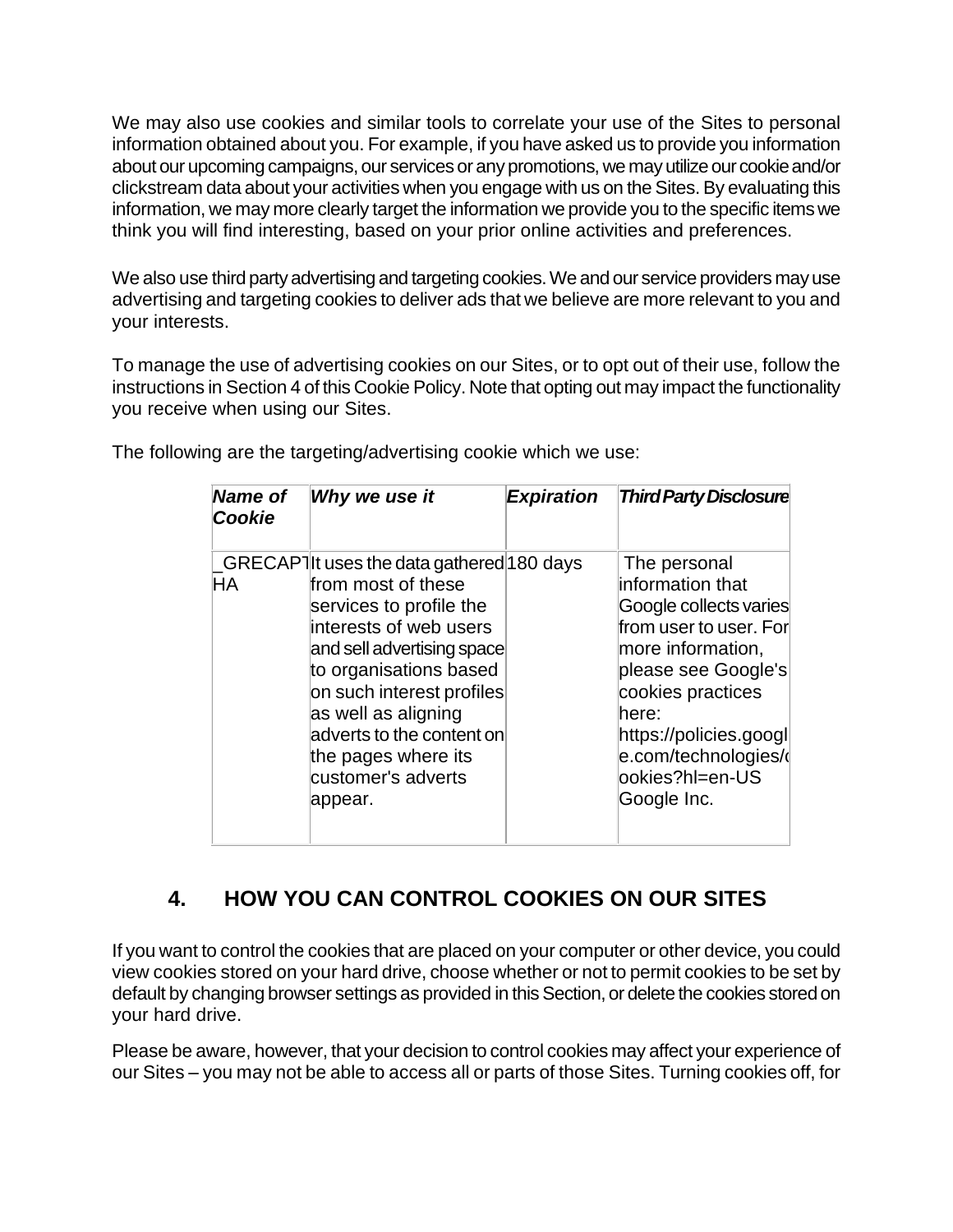instance, will prevent you from registering for, signing in to, or using many of the services on our Sites.

The main Web browsers allow you to change your cookie settings directly through their sites. These settings will typically be found in the 'options' or 'preferences' menu of your browser. In order to understand these settings, the following links may be helpful; otherwise you should use the 'Help' option in your browser for more details.

| <b>Browser</b>    | Link to Change Cookie Settings                                                     |
|-------------------|------------------------------------------------------------------------------------|
| Chrome            | support.google.com/chrome/bin/answer.py                                            |
| Internet Explorer | support.microsoft.com/kb/196955                                                    |
| Safari            | docs.info.apple.com/article.html                                                   |
| Firefox           | support.mozilla.org/en-US/kb/Cookies                                               |
| Edge              | https://support.microsoft.com/en-us/help/4027947/microsoft-<br>edge-delete-cookies |

For information on how to use the browser of your mobile device to amend cookie settings, you will need to refer to your mobile device manual.

The following third-party links contain additional information about cookies and other helpful information on your ability to control what cookies apply to you. Please note, however, that these links will take you to third-party sites over which Acosta has no control:

| Link to Site                                              | <b>Description</b>                                                                                                                                                                                    |
|-----------------------------------------------------------|-------------------------------------------------------------------------------------------------------------------------------------------------------------------------------------------------------|
| www.allaboutcookies.org/<br>manage-<br>cookies/index.html | Offers comprehensive information on how to amend the settings<br>of a wide variety of browsers, details on how to delete cookies<br>from your computer, and more general information about<br>cookies |
| www.aboutcookies.org                                      | Offers comprehensive information on how to amend the settings<br>of a wide variety of browsers, details on how to delete cookies<br>from your computer, and more general information about<br>cookies |
| www.youronlinechoices.co<br>m/uk                          | Offers information about third-party cookies generated by<br>advertisers and how you can turn these off by going to the<br>Internet Advertising Bureau's ("IAB") consumer site                        |